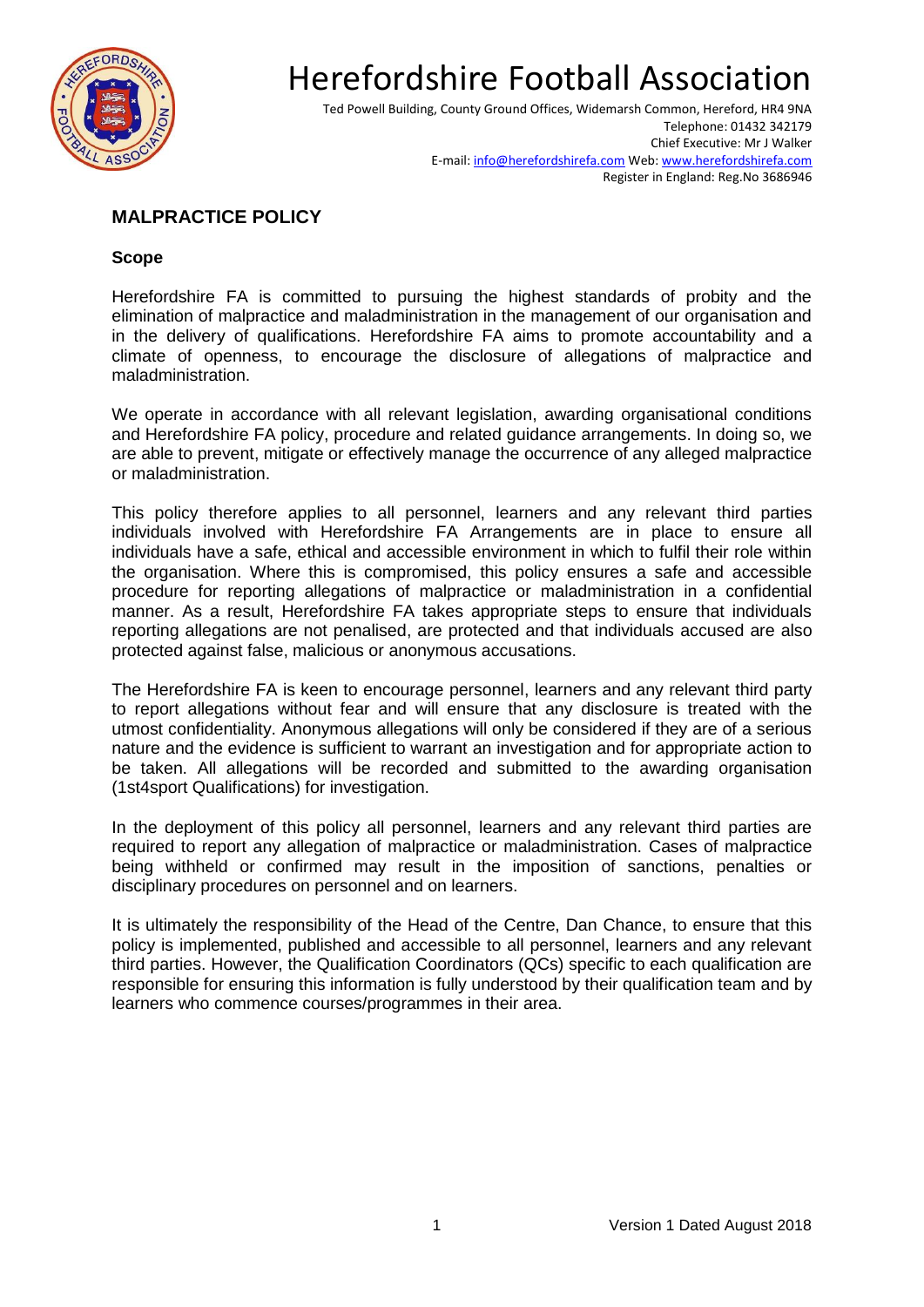

Ted Powell Building, County Ground Offices, Widemarsh Common, Hereford, HR4 9NA Telephone: 01432 342179 Chief Executive: Mr J Walker E-mail[: info@herefordshirefa.com](mailto:info@herefordshirefa.com) Web[: www.herefordshirefa.com](http://www.herefordshirefa.com/) Register in England: Reg.No 3686946

#### **Definitions**

**Malpractice** is defined by Herefordshire FA as any **deliberate** activity, neglect, default or other practice that is unethical or unlawful, which breaches regulations or conditions placed upon us by awarding organisations. Such **deliberate** activity, neglect, default or other practices may compromise the integrity of our organisational statuses, financial stability, reputation, the reputation of our stakeholders and the qualifications and related assessments we are approved to deliver. As a result, this is unacceptable. This includes deliberate noncompliance with any Herefordshire FA policy, procedure, guidance.

**Maladministration** is any activity which is **not deliberate**, but which neglects, defaults on regulation, conditions placed upon us by awarding organisations or compromises the integrity our organisational statuses, financial stability, reputation, the reputation of our stakeholders and the qualifications and related assessments we are approved to deliver. This includes accidental non-compliance with any Herefordshire FA policy, procedure, guidance.

#### **Objective**

In the deployment of this policy, Herefordshire FA personnel, learners and any relevant third parties are required report allegations directly to Dan Chance. In doing so Herefordshire FA the key objective is mitigate and/or manage any adverse effects. Examples of malpractice or maladministration, which would require full investigation and subsequent mitigation or management, include<sup>1</sup>:

- committing plagiarism by copying and passing off the whole or part(s) of another person's work, with or without the originator's permission and without appropriately acknowledging the source
- failing to comply with the assessor's/invigilator's instructions and/or 1st4sport's regulations in relation to the assessment and security
- misusing assessment material
- impersonating others by pretending to be someone else, in order to produce the work for another, or arranging for another to take one's place in an assessment
- fabricating and/or altering results and/or evidence, documents and fraudulent claiming of certificates
- using unauthorised material in relation to the requirements of supervised assessment
- misusing the access arrangements via reasonable adjustments or special considerations with the aim of influencing the outcome of the assessment
- behaving in such a way as to undermine the integrity of the assessment.
- failing to comply with qualification and assessment regulations<sup>2</sup>

 $\overline{\phantom{a}}$  $1$  This list is not exhaustive and each incident will be treated on a case-by-case basis.

<sup>&</sup>lt;sup>2</sup> This will lead the relevant awarding organisation to withhold results.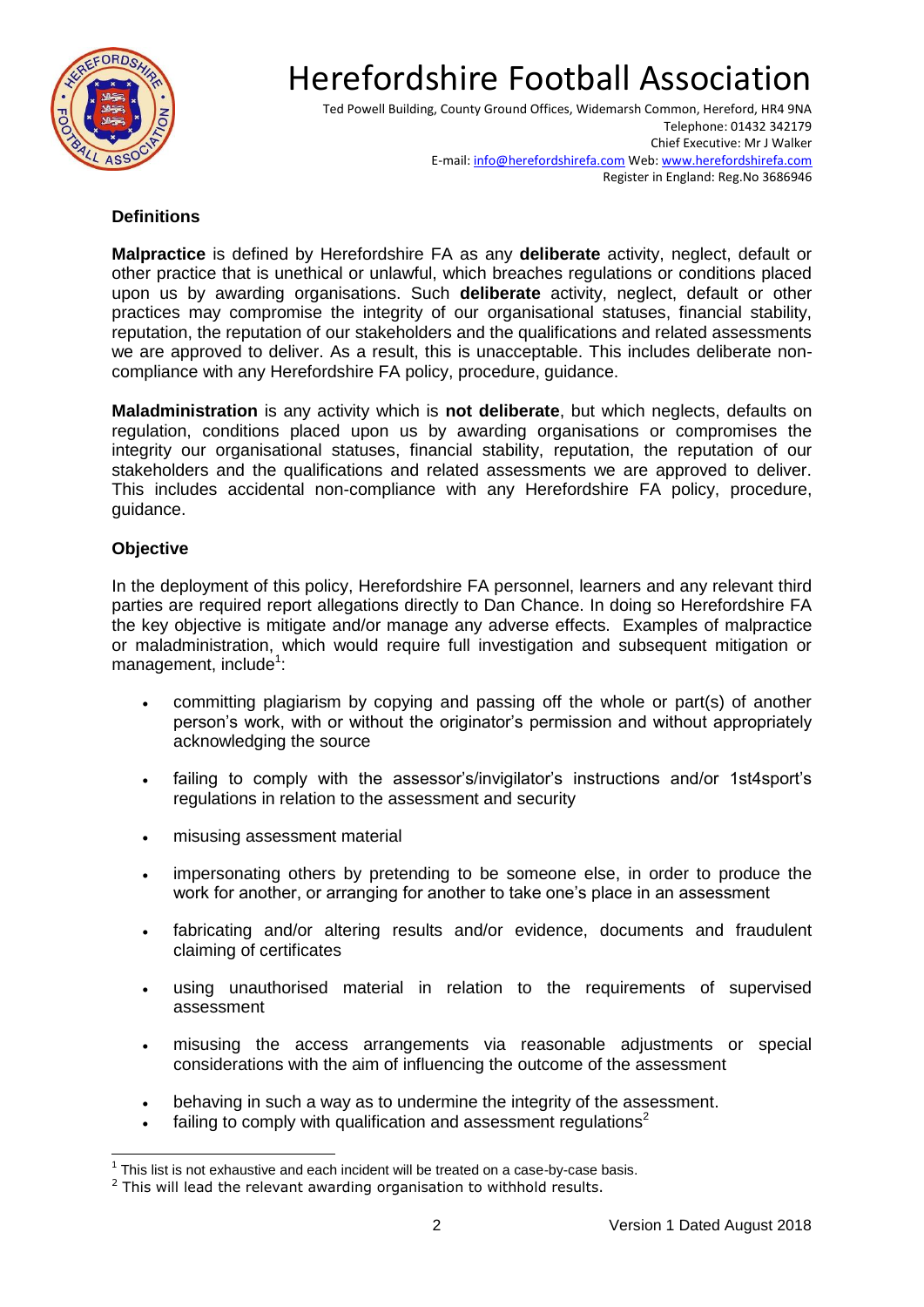

Ted Powell Building, County Ground Offices, Widemarsh Common, Hereford, HR4 9NA Telephone: 01432 342179 Chief Executive: Mr J Walker E-mail[: info@herefordshirefa.com](mailto:info@herefordshirefa.com) Web[: www.herefordshirefa.com](http://www.herefordshirefa.com/) Register in England: Reg.No 3686946

### **Allegations Reporting & Handling Procedures**

**Herefordshire FA Personnel, learners and any relevant third party should submit any allegations of malpractice or maladministration and any evidence in writing directly to:**

Malpractice Officer

Jonathan Walker

Tel: 01432 342179 or e-mail: [Jonathan.walker@herefordshirefa.com](mailto:Jonathan.walker@herefordshirefa.com)

The Herefordshire FA Malpractice Officer will acknowledge receipt of the allegation within five working days ensuring that they inform the *1st4sport Incidents and Investigations Manager* of the situation. The Herefordshire FA Malpractice Officer will then:

- evaluate the evidence and identify outcomes (where attached evidence if fully sufficient and consistent)
- evaluate the evidence and conduct an investigation (where additional evidence needs to be collected and/or validated).

Once all reasonable steps have been taken to collect and authenticate the evidence, outcomes will be identified. All outcomes are then required to be forwarded to 1st4sport.

| Investigation outcomes, which have identified malpractice and or maladministration, are<br>required to be submitted to 1st4sport by the Herefordshire FA Malpractice Officer. |                                                                                                                                                     |
|-------------------------------------------------------------------------------------------------------------------------------------------------------------------------------|-----------------------------------------------------------------------------------------------------------------------------------------------------|
| Address:                                                                                                                                                                      | FAO: Incidents and Investigations Manager<br><b>1st4sport Qualifications</b><br>Coachwise Ltd, Chelsea Close<br>Off Amberley Road<br>Leeds LS12 4HP |
| Email:                                                                                                                                                                        | IManagement@1st4sportqualifications.com                                                                                                             |

The 1st4sport Incidents and Investigations Manager will validate and confirm all outcomes to all relevant stakeholders.